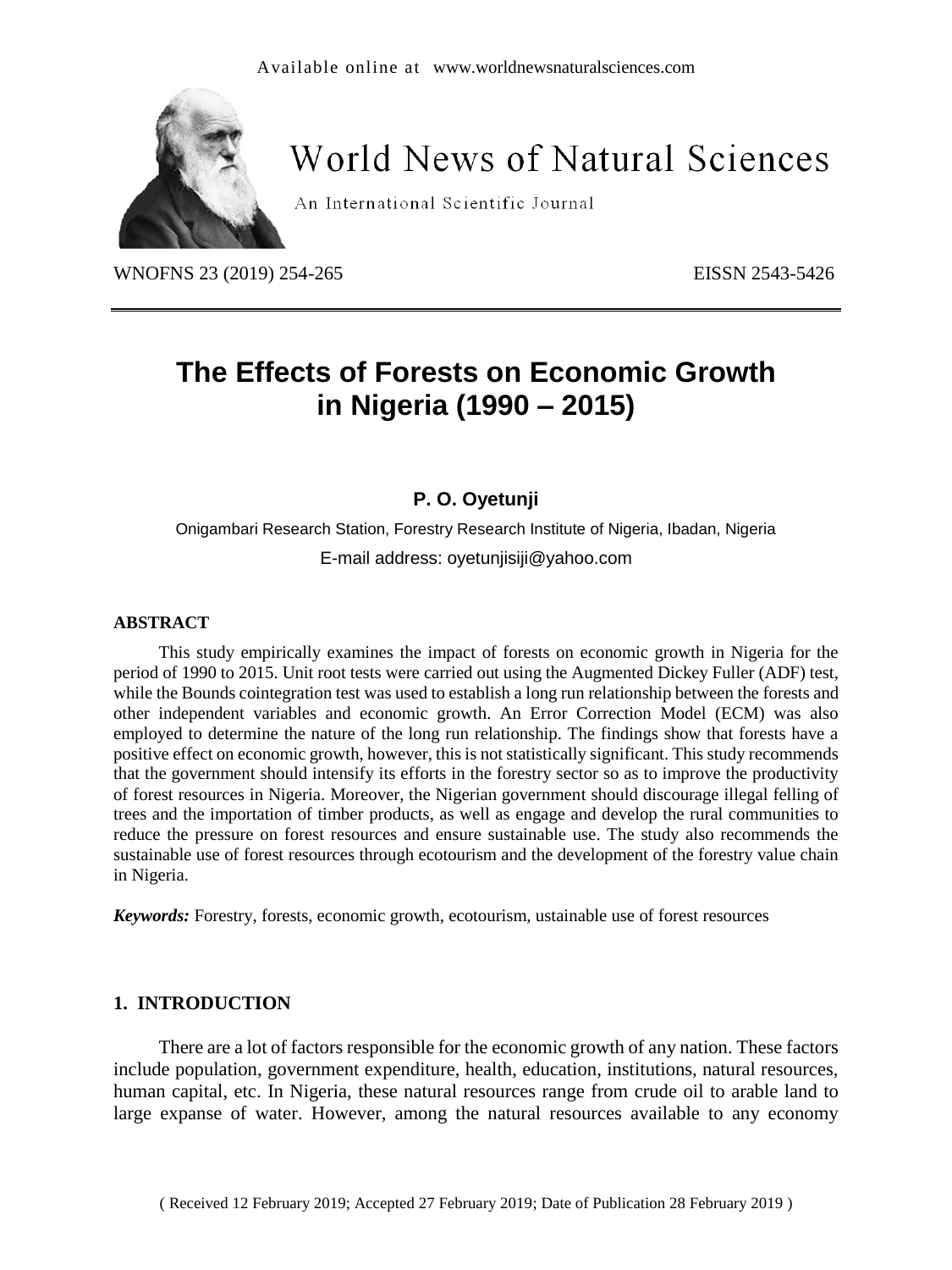include forests. According to Oriola (2009), natural resource extraction is based on human and economic activities in forests which include cutting of trees and the hunting of wildlife.

One of the major objectives of any economy is to ensure a consistent economic growth. According to the World Development Indicators, the annual growth in GDP for Nigeria fell from 2.653% in 2015 to - 1.617% in 2016. This fall was heavily as a result of the drop in crude oil prices and was evident in an economic recession that crippled economic activities. These economic events have suggested that the Nigerian economy cannot be sustained on crude oil sales and revenues alone. Idumah and Awe (2017) further corroborated this by stating that most countries with oil have depended on oil revenue for their growth, however oil is not sustainable due to its exhaustive nature and as such renewable natural resources such as forestry receive a lot of emphasis due to their potential to transform economies in Sub – Saharan Africa. Therefore, this further emphasizes the need for economic diversification and for government to broaden its sources of income and as such the government needs to explore all tools in its arsenal for development. According to the World Development Indicators, Nigeria has a forest area of 7.67% as a percentage of the total land area in 2015 and an area of 69,930 sq·km. When compared with West African countries like Niger with a forest area of 0.9% (11,420 sq·km) and Togo with a forest area of 3.5% (1,880 sq·km), this value is high, however, when compared with some other countries like Cameroon with a forest area of 39.8% (188,160 sq·km) and Ghana with a forest area of 41.0% (93,370 sq·km), the Nigerian forest area value may be considered as average. According to the National Bureau of Statistics (NBS) Gross Domestic Report Q3 2017, the forestry subsector under the agriculture sector grew by 3.95% in Q3 2017 from 3.89% in Q2 2017 and 2.08% in Q3 2016. This growth, however, is very minimal and reflects the poor performance of the forestry subsector. According to Aigbe and Oluku (2012), Nigeria used to be a major exporter of timber resources in the 1960s but now Nigeria is not only a net importer of wood but is now facing serious problems in the state of its forests resources and the environment with the country currently losing about 351,000 square kilometres to the desert, which is advancing southwards at the rate of 0.6 kilometres annually. The low productivity and growth of the sector coupled with the alarming rate of deforestation and loss of forest resources give for serious policy concerns and the need to determine the existing relationships between the sector and economic growth. The forests contain both, timber products and non – timber forest products (NTFP). Akinni (2013) stated that Non – Timber Forest Products (NTFP) consist of naturally grown stocks of forest resources which could be processed either for household consumption or for local and external trade by the forest users. These NTFPs include a wide range of items, such as fruits, seeds, leaves, animal products, latex, fibres, and a host of others. These go to show that forests go beyond trees and contain a very wide spectrum of products. Several challenges, however plague the forestry sector and forests in general that may account for the poor performance and the loss of its resources. According to Ojo (2004), Nigerian tropical forests are losing their properties due to the interference by anthropogenic actions. These anthropogenic actions are human actions that are harsh to the environment. Unsustainable exploitation of forests, especially the woody species components and their removal for other non – forest purposes, coupled with the current forest management plan(s) have also led to the significant loss of these natural resources (Adeniyi, 2016). Pearce (2001) stated that population change and the consequent demand for land for food production, as well as economic incentives have posed serious threats to the forest ecosystems.

Poverty and ignorance have also contributed to the low productivity of the forestry subsector and the depletion of forest resources. This is because the forests are usually located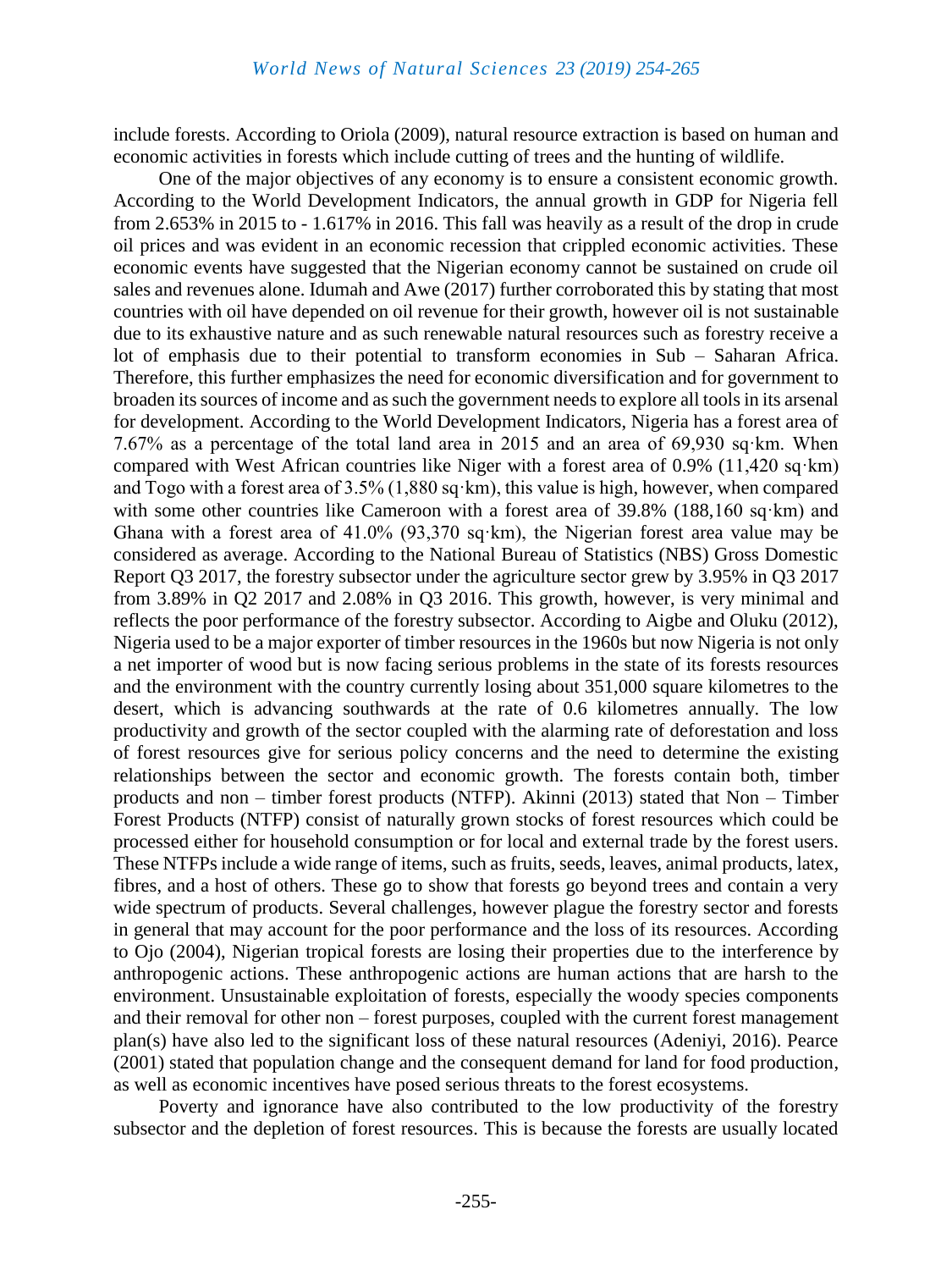in rural areas and as such, the forests and their products provide sources of energy, food and income for these rural dwellers leading to over-exploitation and illegal use of this natural resource. Furthermore, as more forest products are used wrongly, for example, as chewing sticks or wooden electric poles, it may result in the poor performance and productivity of forests and the forestry sector in general. In recent times, Nigeria's forests have also been hideouts for criminals and as such, many forests are usually avoided for security reasons and have to a degree contributed to the insecurity problems in Nigeria. Insecurity is a deterrent to business growth and expansion. Other problems include inadequate data on the state of forest resources in Nigeria, deforestation, illegal felling of trees, among others. The absence of sufficient data may affect the effectiveness of government policies on the forestry sector. If these issues persist and the forests are not given adequate attention, the forests will continue to yield less productivity which will be compounded with the problems of deforestation.

The forests can contribute to economic growth in more ways that do not require the depletion of forest resources. The sustainable and conservative use of forest resources is a sure way of growing the Nigerian forestry sector. The forests can contribute to economic growth via ecotourism. Even though, all the required frameworks and facilities for ecotourism are not present, the importance and potential for impact is not to be overlooked as it can provide employment for rural dwellers, recreation, improve rural areas, and generate revenue even in foreign exchange. The forests contain a wide range of animals, trees and shrubs that may also attract foreign researchers who are interested in learning more about the ecosystem that are present in Nigeria's tropical forests. In order to navigate these forests, they have to employ people from the rural areas and unemployment in these areas is reduced and the general standard of living may improve, as well as development of such areas. Furthermore, the government may earn revenue and foreign exchange by giving licenses to these research bodies to carry out research in Nigeria's forests. The results of research may bring about exposure on the ecosystem and ecological features on Nigerian forests. Also, the results of this research may have value for other industries, such as pharmaceuticals and sawmills. Indigenous research institutes and organisations in Nigeria may also benefit from the exposure and expertise of foreign research bodies. As these viable opportunities for the forests and forestry subsector get explored, the government will broaden its sources of income and the full potentials of the forests will be maximised which will lead to increase in employment opportunities, more exposure, increase in the standard of living of rural areas, as well as the conservation of the forests and the wildlife.

Therefore, given the importance of the forest sector in an economy, this study will seek to investigate potentials inherent in the forestry sector and show how these potentials can be turned to actual growth via effective recommendations. Furthermore, many studies only show how forests contribute to economic growth, however this study will seek to go a step further by adding more inclusive data to the model that will be used to explain the effects of forests on the Nigerian economic growth and employ appropriate econometric techniques to understand the relationship between the variables under study.

#### **2. THE CONTRIBUTIONS OF FORESTS TO THE NIGERIAN ECONOMY**

Forest resources have been a major source of development for many states in Nigeria. They do not only cater for wood, wild foods, medicines, soil conservation, carbon dioxide storage and landscape beauty but additionally contribute in stimulating, foreign exchange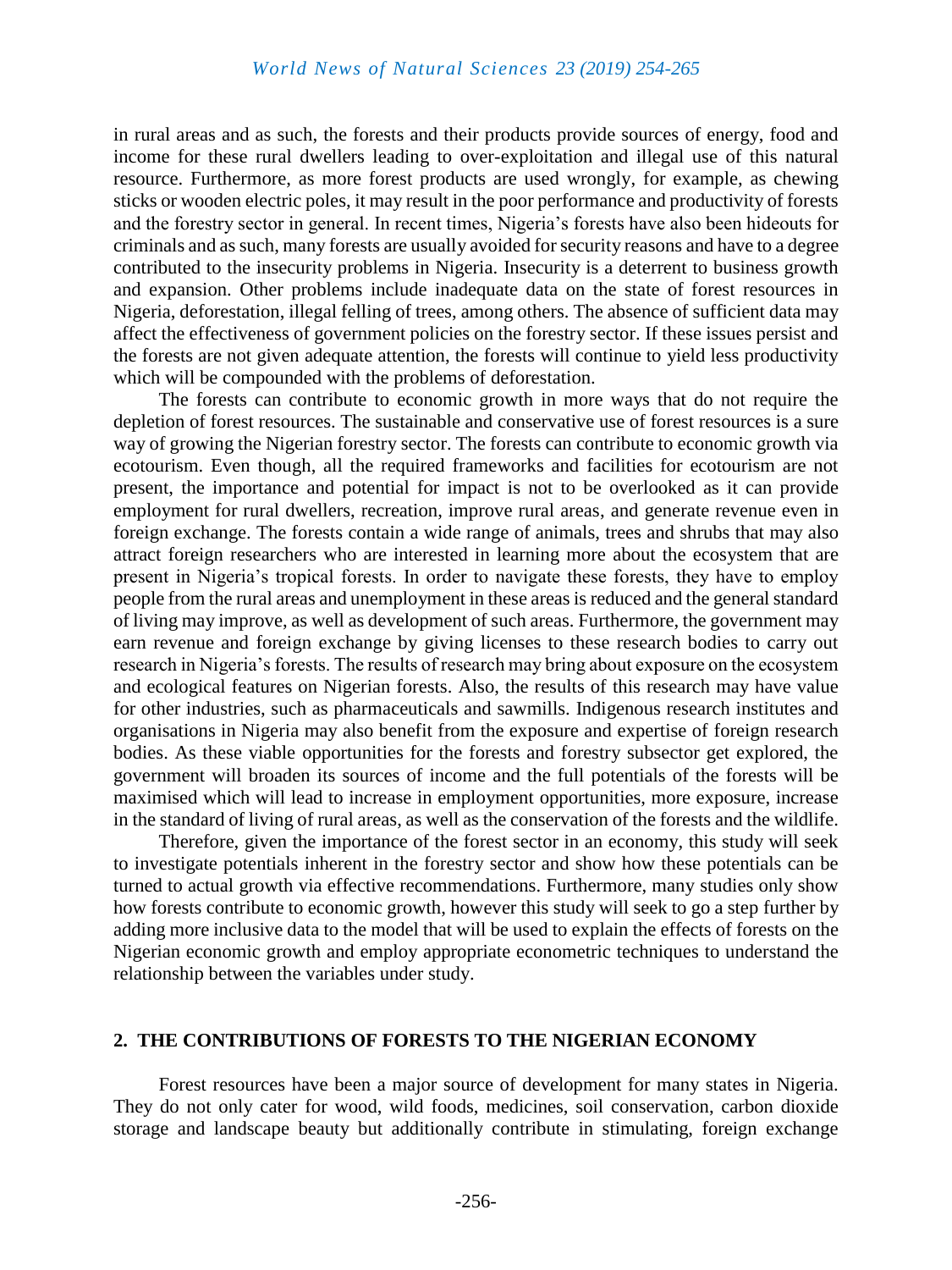earnings, employment and economic growth, as the Food and Agricultural Organisation (FAO) stated that the forest sector contributes about \$468 billion to national income, representing 1% of global GDP in 2006 (Jaunky and Lundmark, 2016). The forests have contributed to national economies all over the world in many aspects. The forests have had benefitted the Nigerian economy in areas relating to employment, exports, foreign exchange earnings, creation of industries, etc.

Forests worldwide provide values which areclassified as direct use values (timber and fuel, extraction of genetic material, tourism, etc.), indirect use values (protection of watersheds and the storage of carbon, etc.), option values and non use values (Pearce, 2001). Forests in Nigeria provide wood which is one of the major building materials and as a source of fuel in rural areas and urban areas as well, and that they are the raw material for charcoal which is an alternative or refined source of fuel (Oriola, 2009). According to Adeniyi (2016), the forestry sector is very important to the country's economy as it ranks among the highest revenue and employment generating sectors while providing a resource base for many forest industries.

During the period of 1960 to early 1970, export of wood products and agricultural commodities provided more than 70% of the country's GDP (Ogunwusi, 2012). The increase in oil revenue reduced the exploits of the forestry subsector in Nigeria. Despite the challenges facing the forestry sector, it has however still contributed significantly to the Nigerian economy. Kalu and Okojie (2009) stated that the forestry sector has provided sources of employment opportunities for Nigeria with estimates of people engaged in forestry activities at 170,000 in 1933, 360,000 in 1947, and reaching 568,000 in 1961, and these included management staff, the labour force in all forest based industries. He further noticed that 80% of the rural population is engaged in agro – forestry and other agro – allied industries. Ehiagbanare (2007) showed that forests have contributed significantly to the economy of Edo State.

He stated that a total of 217 mills using wood as raw materials have been established in the state employing about 10,000 workers which are separate from the number of workers on the government's payroll. He further mentioned that the Edo State government has gained revenue of over N250 million between 1991 and 2002. The export earnings from forestry grew at 4.1%, 8.0%, and 28.8% from  $1950 - 60$ ,  $1960 - 70$  and  $1970 - 80$ , respectively, and from 2011 to 2015, Nigeria exported \$400.2 million worth of timber, behind Cameroun and Gabon who exported \$745.9 million and \$474.7 million worth of timber, respectively (Idumah and Awe, 2017). Timber exports have not only resulted in the foreign exchange earnings but also in socio – economic development.

Forests have also created a value – chain industry beginning from loggers to sawmill to carpenters and other wood manipulating enterprises. The forests have always have had a positive impact on the economy in Nigeria. However, the impacts of forests in recent years have been small and its contribution is the least among the subsectors of the agricultural sector. The forests and the forestry sector have the potential to be more productive if given more attention and more frameworks for development was put in place.

#### **3. LITERATURE REVIEW**

Ehiagbanare (2007) stated that the forest is defined as a tract of land dominated by trees. According to Ogunwusi (2012), among the factors that has led to the reduction of forest resources availability is the intensive exploitation of the resources. Almost all estimates in the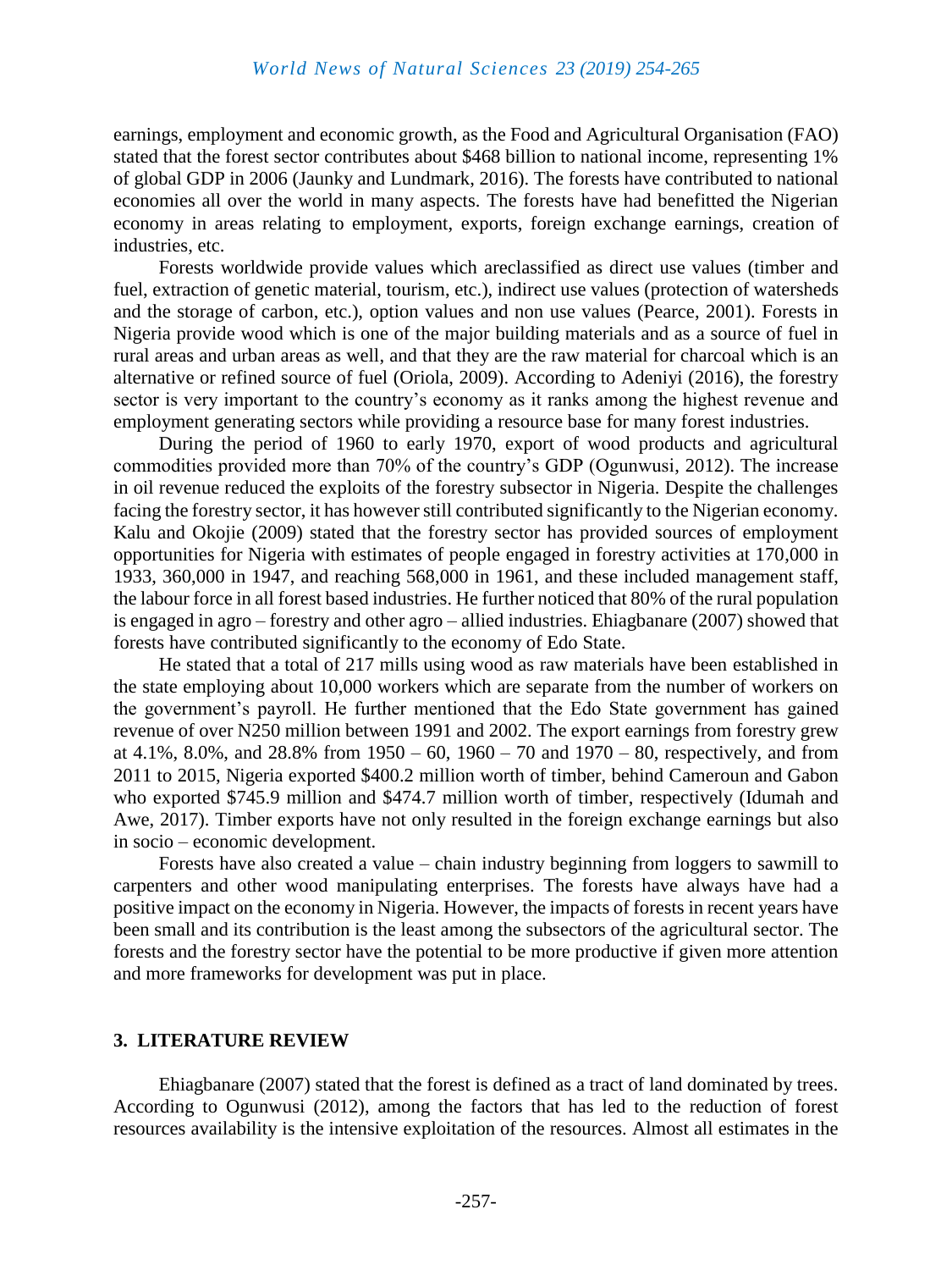literature tend to agree that the Nigeria's forest estate is declining in size and perhaps quality. However, what seems to be inconsistent are the rates of decline and present size and quality of the country's forest (Adeniyi, 2016).

Most literature agrees on the positive roles of forests in promoting the growth and development of an economy. Forests provide employment opportunities for thousands of Nigerians (Kalu and Okojie, 2009). According to Oriola (2009), forests serve as a source of raw materials for many industries in Nigeria which include sawmills. Plywood, veneer, particle board, match factories and pulp and paper mills. Adejumo (2017) states that forest plantation plays a vital role in the economic development of the state as they provide sources of livelihood for many of the rural poor. Emeghara (2012) further mentions that forestry plays a variety of vital roles in rural development through: provision of food and fodder, medicine, fuel wood, wood working, timber, game and wildlife, raw materials for industries and employment.

Development can be seen as the justifiable utilization of local resources for improved living condition of all and sundry in a community, state or nation (Oriola, 2009). Masoud (2014) defined economic growth as the growth per capita of the Gross Domestic Product (GDP).

Jaunky and Lundmark (2016) attempts to examine the forest product export – led growth hypothesis for 22 rich countries over the period of 1970 – 2011 and applied several time – series unit root tests, three generations of panel unit root and cointegration tests. Both series were found to be cointegrated at first difference after controlling for cross – sectional dependence. A panel causality test is conducted and a unidirectional causality from forest product exports to economic growth is found in the short-run and a bi-directional causality is uncovered in the long-run and a 1% rise in forest product exports causes a 0.022% and 0.002% rise in economic growth in the short-run and long-run, respectively, for the whole panel.

Kalu and Okojie (2009) address the economic contributions of forests in Nigeria from 1970 to 2011. Ordinary Least Squares (OLS) was used as the estimation technique with GDP as the dependant variables while the independent variables were forest product outputs, timber export, and price index of timber, as well as inflation and exchange rate. After encountering problems of multicollinearity among the explanatory variables and a low  $\mathbb{R}^2$ , a variable was dropped and afterwards  $\mathbb{R}^2$  was 0.834, indicating an explanatory power of 83.4% as well as significance of all explanatory variables. Timber export as an explanatory variable had a positive effect on GDP meeting, as priori expectation.

There are many theories that have been postulated to examine the determinants of economic growth and the transition mechanisms. Anyanwu (2014) identifies several factors affecting economic growth in Africa which include investment, as mentioned by the neoclassical and endogenous growth models, government spending, openness to trade, human capital, political environment, population, institutional framework, commodity prices, and credit to the private sector.

The inclusion of land and natural resources are captured in the works of Chambers and Guo (2009). Solow in his later paper (1974) includes exhaustible natural resources in his production. His production function, however, gave no special role to natural resources. The neoclassical economists have broadened the concept of land from the classical theory and as such land became subdivided among various sub – fields with the sub – fields having the common feature that they make land and environmental resources the central focus and base most of their methods on neoclassical assumptions.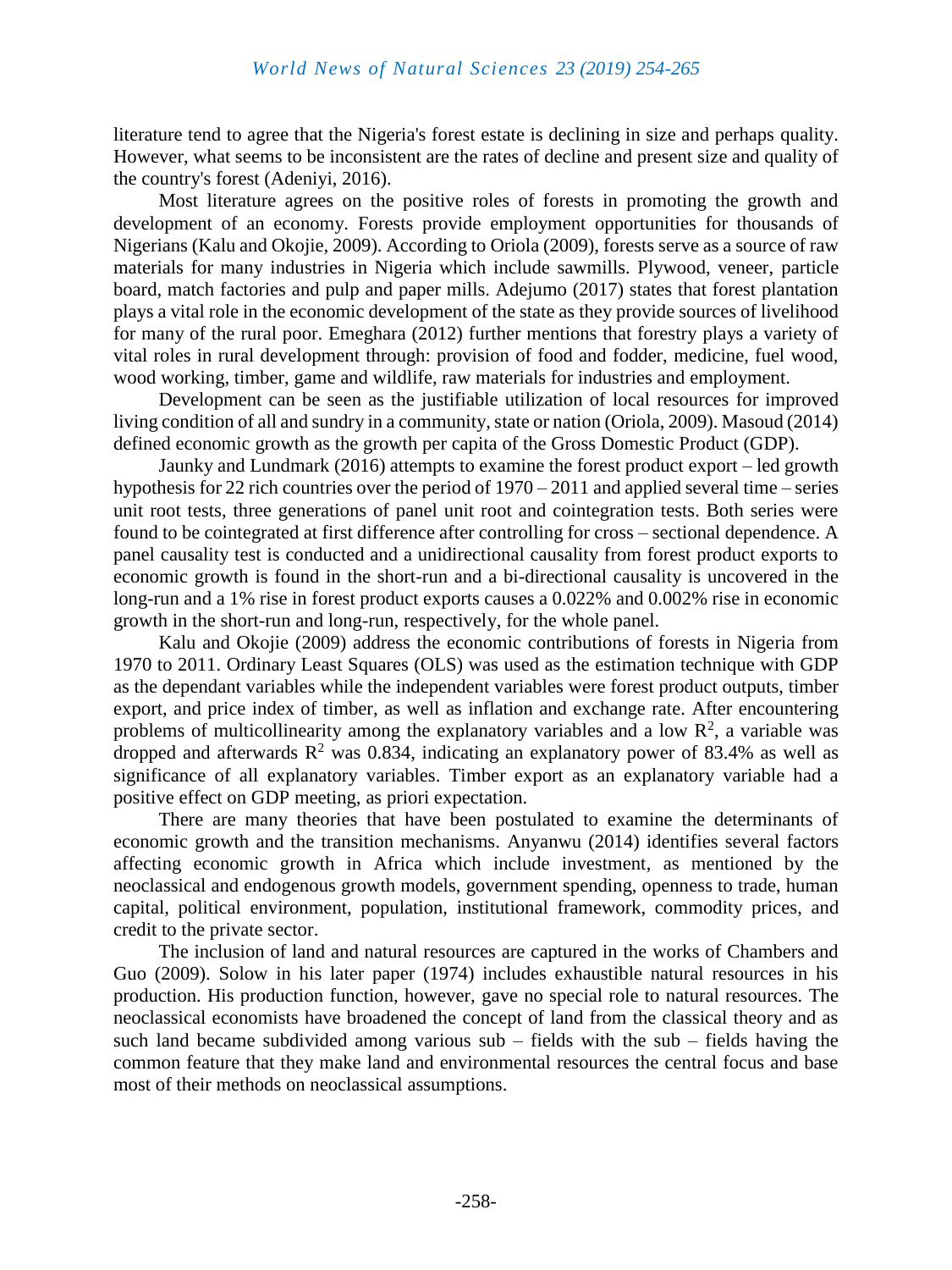# **4. MATERIALS AND METHODS**

#### **4. 1. Data Sources**

Data for this study were obtained from secondary sources and covered 1990 to 2015. The data were sourced from the CBN Statistical Bulletin, NBS, World Development Indicators and other sources. Data were collected on annual growth rate on GDP per capita as the proxy for economy which is the dependent variable and other independent variables.

#### **4. 2. Methodology**

Macroeconomic theory has identified several factors that affect economic growth from the various schools of economics. In order to examine the empirical evidence of the effects of forests on economic growth, this study will adapt the model of Chambers and Guo (2009). The model specification for the study is given as follows:

 $GDP = f(K, L, FDI, INF, EXR, FOR, GOV)$ 

Thus, the growth function becomes

$$
GDP = \beta_0 + \beta_1 FOR + \beta_2 K + \beta_3 L + \beta_4 EXR + \beta_5 FDI + \beta_6 INF + \beta_7 GOV + \mu
$$
............1

Using a log transformation of the dependent variable and major independent variable, the model becomes

LNGDP =  $\beta_0 + \beta_1 L$ NFOR +  $\beta_2 K + \beta_3 L + \beta_4 E X R + \beta_5 FDI + \beta_6 I N F + \beta_7 GOV + \mu$ ...........2

where:  $\beta_0$  is the slope  $\beta_1$ ,  $\beta_2$ ,  $\beta_3$ ,  $\beta_4$ ,  $\beta_5$ ,  $\beta_6$ , and  $\beta_7$ are the coefficients of the variables, respectively, while  $\mu$  is the error term.

GDP is the GDP per capita FOR is the total forest area K is capital which is measured using fixed gross capital formation as a percentage of GDP L is labour which is measured using labour force participation rate, as a percentage of total population ages 15+ EXR is exchange rate FDI is foreign direct investment net inflows as a percentage of GDP INF is the inflation rate GOV is government expenditure.

The á priori expectations for the coefficients of the independent variables are:

 $β<sub>1</sub> > 0, β<sub>2</sub> > 0, β<sub>3</sub> > 0, β<sub>4</sub> > 0, β<sub>5</sub> > 0, β<sub>6</sub> < 0,$  and  $β<sub>7</sub> > 0$ 

#### **4. 3. Empirical Analysis**

This study employs the use of time series data which have been subjected to a stationarity test via the Augmented Dickey Fuller (ADF) technique. The results of the stationarity test are shown in **Table 1**, below: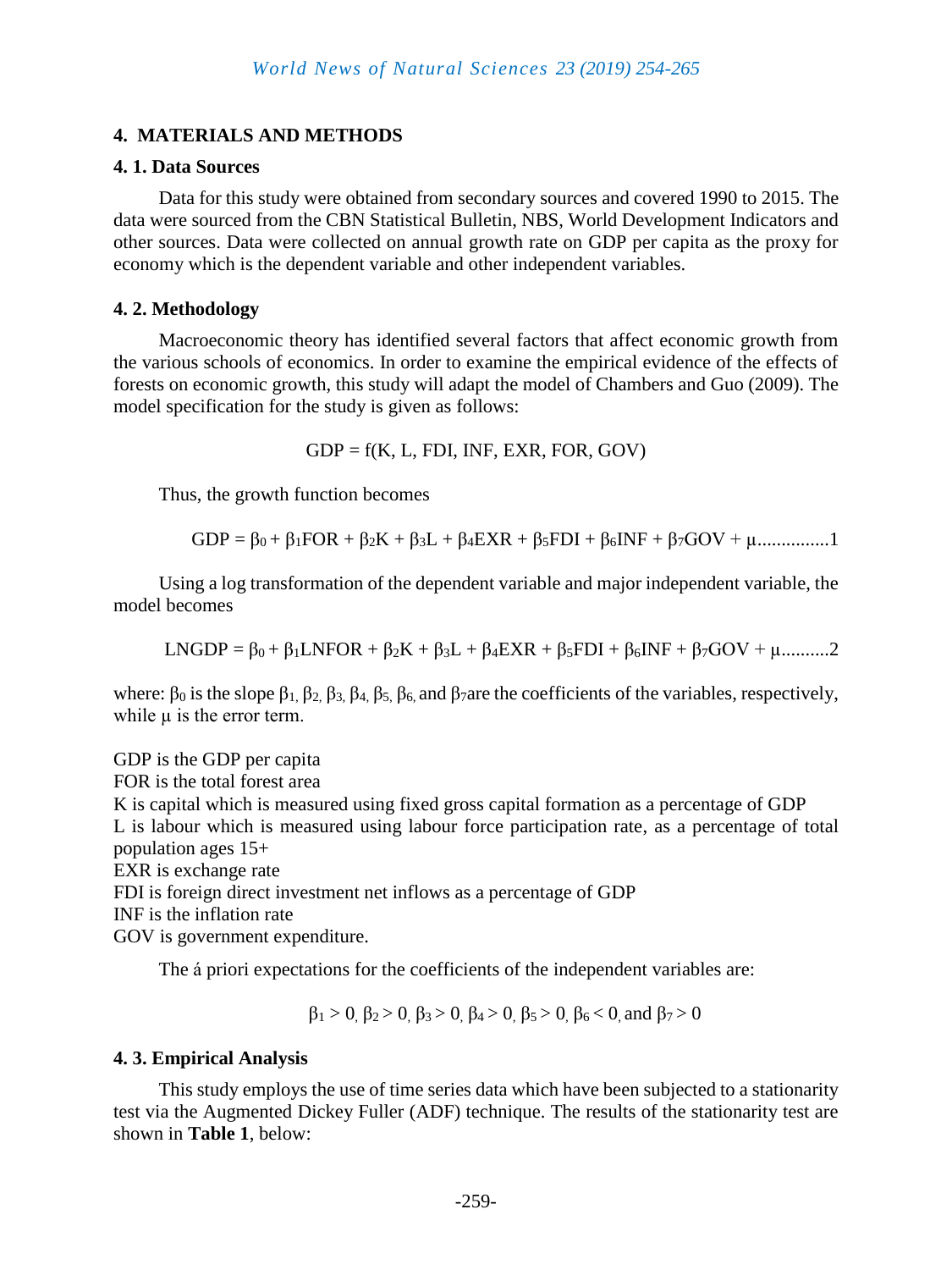| Variable     | <b>ADF</b> Calculated<br>Value At Levels | ADF<br>Calculated<br>Value At 1 <sup>st</sup><br>Difference | Mckinnon<br><b>Critical Value</b><br>At $5%$ | Order of<br>Integration |
|--------------|------------------------------------------|-------------------------------------------------------------|----------------------------------------------|-------------------------|
| <b>LNGDP</b> | 0.492047                                 | $-3.860019$                                                 | $-2.991878$                                  | I(1)                    |
| <b>LNFOR</b> |                                          | $-11.05857$                                                 | $-3.004861$                                  | I(1)                    |
| <b>EXR</b>   | $-0.462686$                              | $-4.612505$                                                 | $-2.991878$                                  | I(1)                    |
| <b>FDI</b>   | $-2.345337$                              | $-5.416989$                                                 | $-2.991878$                                  | I(1)                    |
| GOV          | $-5.143143$                              |                                                             | $-2.986225$                                  | I(0)                    |
| K            | $-1.297809$                              | $-4.471656$                                                 | $-2.998064$                                  | I(1)                    |
| <b>INF</b>   | $-9.031765$                              |                                                             | $-3.020686$                                  | I(0)                    |
|              | $-3.194744$                              | $-4.167276$                                                 | $-3.612199$                                  | I(1)                    |

**Table 1.** Augmented Dickey Fuller (ADF) Test for Stationarity

Source: Author's Computation from E Views 10 Software

From Table 1 above, the variables are stationary at different orders. GOV and INF are stationary at levels while LNFOR, EXR, FDI, LNGDP, L, and K are stationary after first difference. A co-integration test is necessary to establish a long run relationship between the variables. Therefore, a Bounds co-integration test, as proposed by Pesaran, Shin and Smith (2001) will be used since the variables are integrated of different orders.

**Table 2.** Bounds Cointegration Test

| <b>F-Bounds Test</b>      |                | Null Hypothesis: No levels relationship |                                   |       |  |
|---------------------------|----------------|-----------------------------------------|-----------------------------------|-------|--|
| <b>Test Statistic</b>     | Value          | Signif.                                 | I(0)<br>Asymptotic:<br>$n = 1000$ | I(1)  |  |
| F-statistic               | 48.19785       | 10%                                     | 1.92                              | 2.89  |  |
|                           | $\overline{7}$ | 5%                                      | 2.17                              | 3.21  |  |
| K                         |                | 2.5%                                    | 2.43                              | 3.51  |  |
|                           |                | 1%                                      | 2.73                              | 3.9   |  |
|                           | 25             |                                         | Finite Sample:<br>$n = 30$        |       |  |
| <b>Actual Sample Size</b> |                | 10%                                     | 2.277                             | 3.498 |  |
|                           |                | 5%                                      | 2.73                              | 4.163 |  |
|                           |                | 1%                                      | 3.864                             | 5.694 |  |

Source: Author's Computation from E Views 10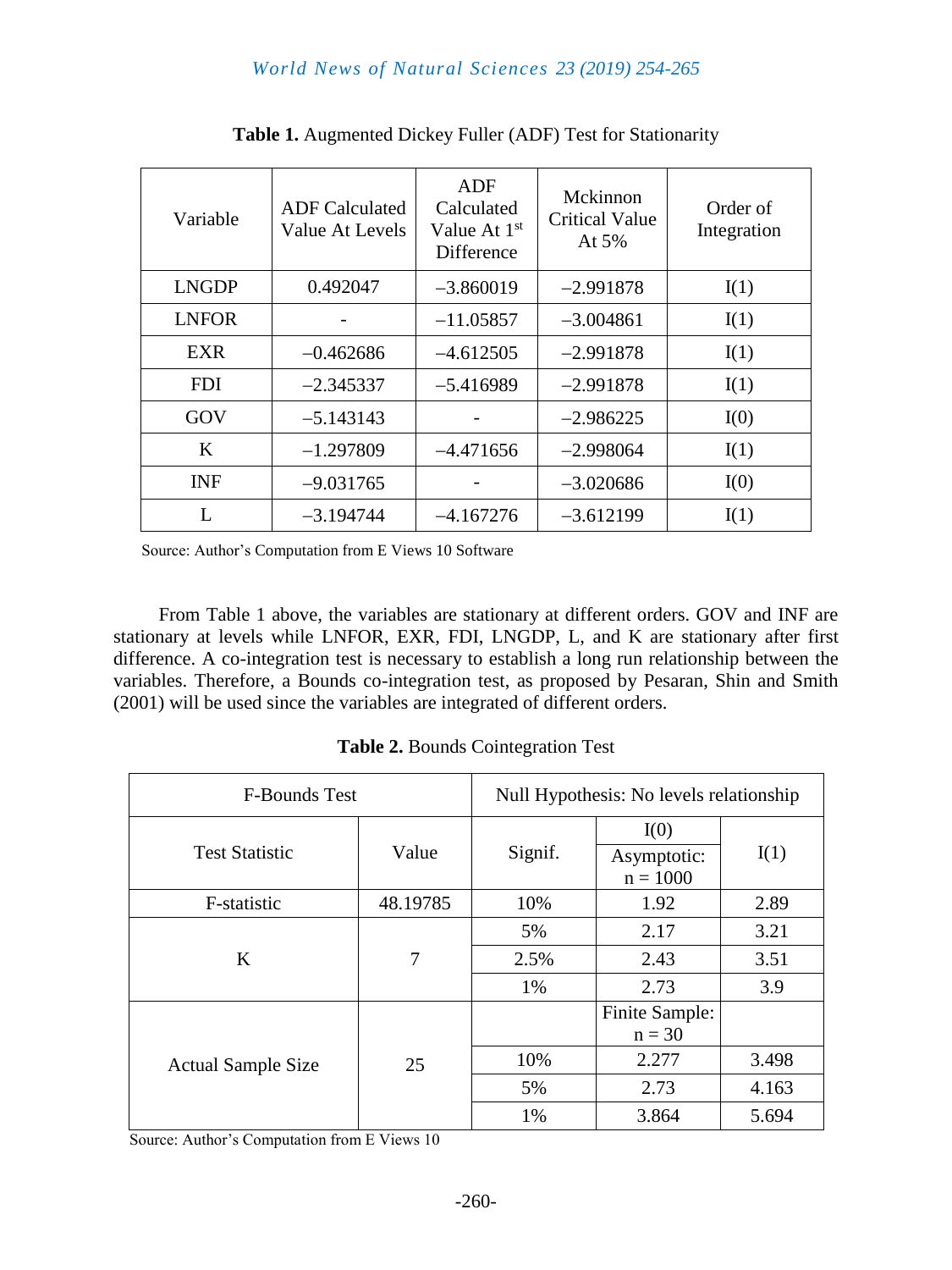## *World News of Natural Sciences 23 (2019) 254-265*

From the results obtained in **Table 2** above, the F-statistic value of 48.19785 is greater than the critical value for the upper bound  $(I(1))$ . Thus, the null hypothesis of no levels or long run relationship can be rejected at the 1%, 2.5%, 5%, and 10% significance level. Therefore, it can be concluded that there exists a long run relationship among the variables under study. This also implies that the series can be combined in a linear fashion and even though there may be shocks in the short run, the series will converge in the long run.

| Lag      | LogL     | LR        | <b>FPE</b>  | <b>AIC</b>   | <b>SC</b>    | HQ           |
|----------|----------|-----------|-------------|--------------|--------------|--------------|
| $\theta$ | 45.78557 | <b>NA</b> | 0.001954    | $-3.435052$  | $-3.038309$  | $-3.341591$  |
| 1        | 63.03099 | 20.38095* | $0.000453*$ | $-4.911908*$ | $-4.465572*$ | $-4.806765*$ |
| 2        | 64.01231 | 1.070529  | 0.000464    | $-4.910210$  | $-4.414281$  | $-4.793384$  |
| 3        | 64.17845 | 0.166143  | 0.000514    | $-4.834404$  | $-4.288883$  | $-4.705896$  |
| 4        | 64.35204 | 0.157806  | 0.000573    | $-4.759276$  | $-4.164162$  | $-4.619085$  |

**Table 3.** Lag Length Criteria

Source: Author's Computation from E Views 10

From the above **Table 3**, the lag order was selected by the Table is 1. Therefore, optimal criterion of 1 lag will be used when estimating the ECM Models.

| Variable            | Coefficient | Std. Error | t-Statistic | Prob.  |
|---------------------|-------------|------------|-------------|--------|
| C                   | 0.025034    | 0.094345   | 0.265344    | 0.7946 |
| $D(LNGDP(-1))$      | 1.132436    | 0.371364   | 3.049393    | 0.0087 |
| $D(LNFOR(-1))$      | 0.991296    | 2.316446   | 0.427938    | 0.6752 |
| $D(EXR(-1))$        | 0.000775    | 0.000717   | 1.081393    | 0.2978 |
| $D(FDI(-1))$        | $-0.004741$ | 0.005245   | $-0.903897$ | 0.3813 |
| $D(GOV(-1))$        | $-0.000202$ | 0.000103   | $-1.959735$ | 0.0702 |
| $D(K(-1))$          | 0.005856    | 0.006205   | 0.943768    | 0.3613 |
| $D(\text{INF}(-1))$ | 0.000351    | 0.000837   | 0.419089    | 0.6815 |
| $D(L(-1))$          | $-0.048666$ | 0.257889   | $-0.188709$ | 0.8530 |
| $ECM(-1)$           | $-0.882506$ | 0.472052   | $-1.869510$ | 0.0826 |

**Table 4.** Error Correction Model Estimation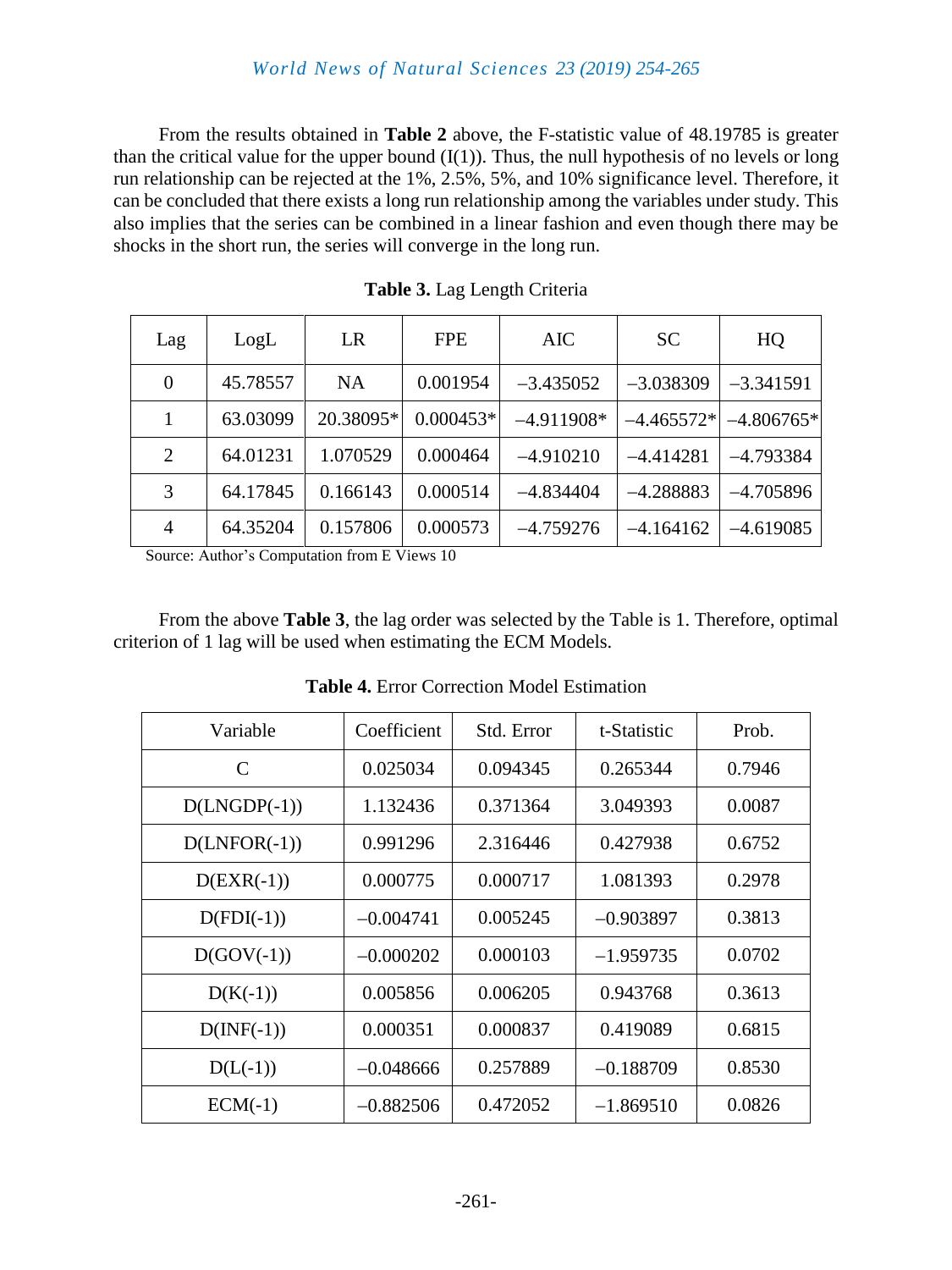# *World News of Natural Sciences 23 (2019) 254-265*

| R-squared                 | 0.492630 | Mean dependent var    | 0.027275    |
|---------------------------|----------|-----------------------|-------------|
| <b>Adjusted R-squared</b> | 0.166463 | S.D. dependent var    | 0.056568    |
| S.E. of regression        | 0.051645 | Akaike info criterion | $-2.794493$ |
| Sum squared resid         | 0.037342 | Schwarz criterion     | $-2.303637$ |
| Log likelihood            | 43.53391 | Hannan-Quinn criter.  | $-2.664268$ |
| F-statistic               | 1.510363 | Durbin-Watson stat    | 1.809792    |
| Prob (F-statistic)        | 0.235913 |                       |             |

Source: Author's Computation from E Views 10

From **Table 4** above, the ECM value which is the speed of adjustment shows that 88% of the distortion in the current period will be corrected in the next period.

#### **Table 5.** Correlation Tests

| <b>Breusch-Godfrey Serial Correlation LM Test:</b> |                 |                      |        |  |
|----------------------------------------------------|-----------------|----------------------|--------|--|
| F-statistic                                        | Prob. $F(1,13)$ | 0.2685               |        |  |
| $Obs*R$ -squared                                   | 2.236823        | Prob. Chi-Square (1) | 0.1348 |  |

Source: Author's Computation from E Views 10



**Figure 1.** CUSUM Stability Test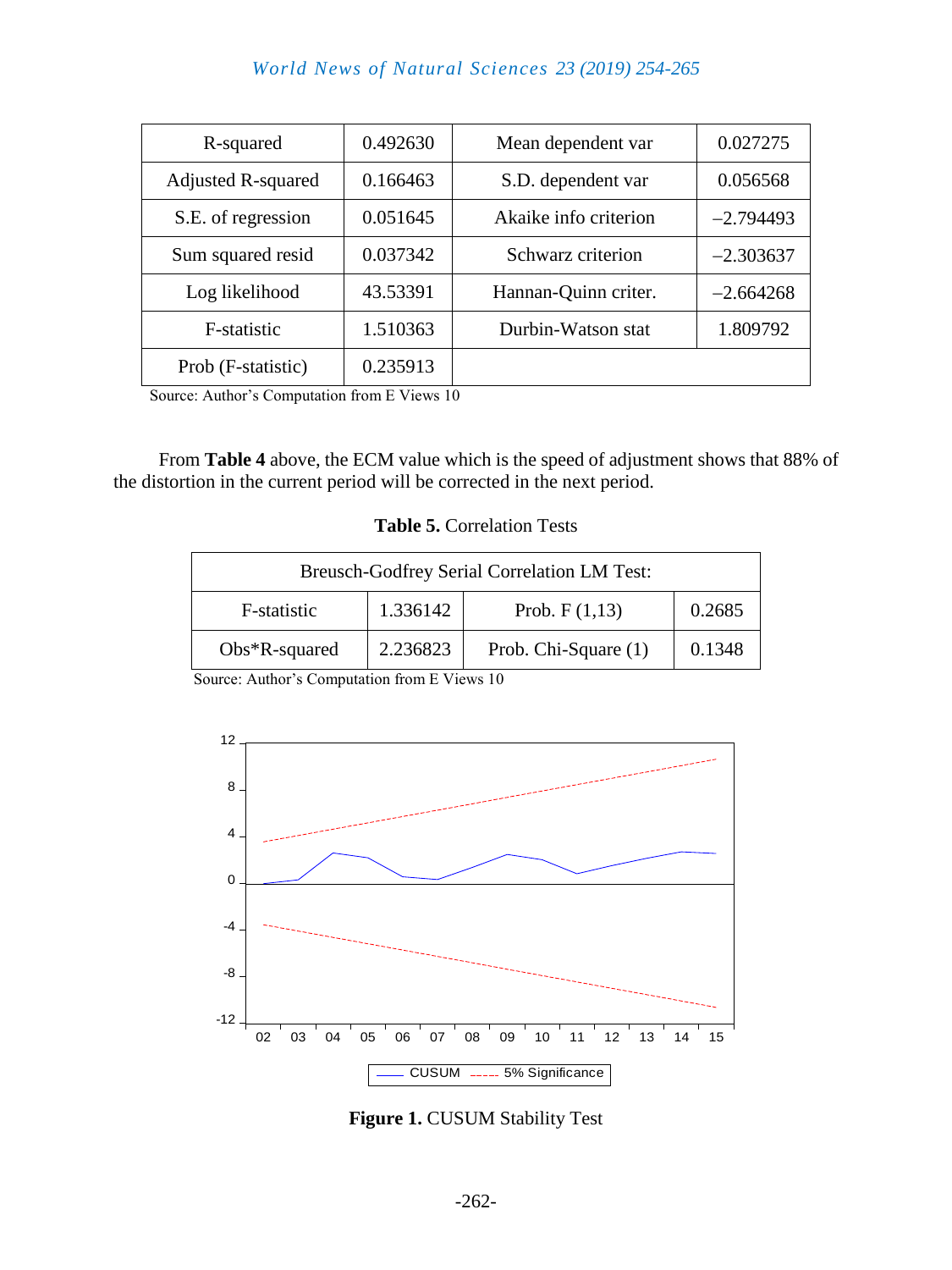

**Figure 2. CUSUM of Squares Stability Test** 

From **Table 5** above, there is no serial correlation among the variables as the 0.2685 value is higher than the 5% probability value. Also, the CUSUM and CUSUM of squares values, as indicated by Figure 1 and Figure 2, lie within the 5% significance boundary, indicating model stability.

#### **5. DISCUSSION OF RESULTS**

From Table 4, the coefficients of the lagged values of LNGDP and GOV are significant at the 10% level, while the coefficients of the lagged values of LNFOR, EXR, FDI, K, INF and L are not significant at the 10% level. Even though, the coefficient of the lagged value of LNFOR was not significant, it followed the a priori expectation as it has a positive effect on LNGDP. The insignificant value of the coefficient may be as a result of the problems and challenges plaguing the sector which undermines the productivity of the sector. The coefficient of the lagged values of K and EXR also followed the a priori expectation even though it was not significant. The coefficients of the lagged values of FDI, GOV, INF and L did not follow the á priori expectations.

The coefficient of the Error Correction term indicates that 88% of the disequilibrium in the short run is offset in the next period. The ECM value is also significant at the 10% level which indicates that the variables are cointegrated and have a long run relationship.

#### **6. CONCLUSIONS**

Natural resources are supposed to have a positive and long run relationship with economic growth for any country, including Nigeria. However, in the case of Nigeria, natural resources,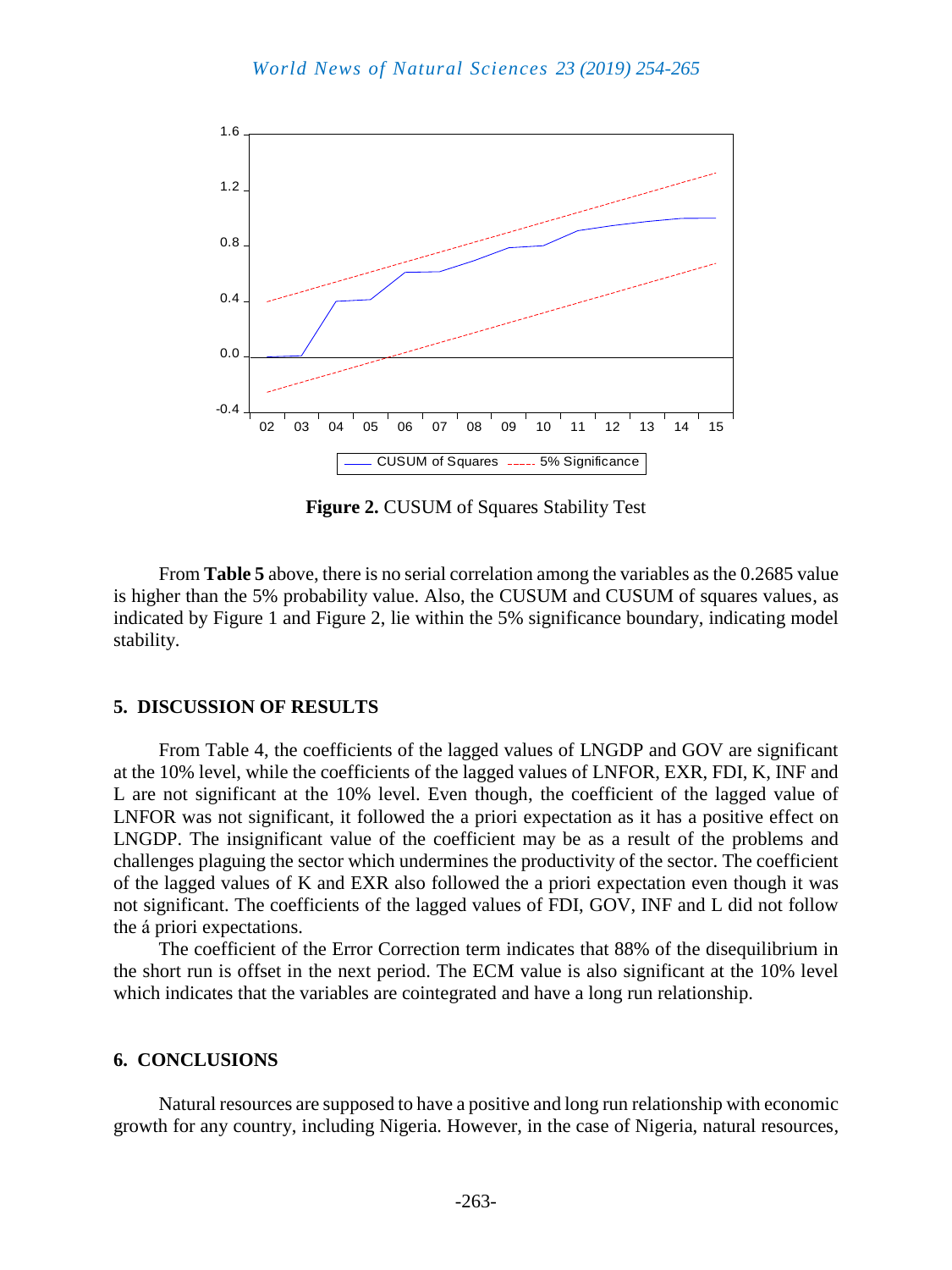including forests have not been able to achieve the desired level of impact. Therefore, the government and national planners need to step up their effort in order to increase the impact of forest resources on economic growth in Nigeria.

The Nigerian government needs to invest more in the forestry sector or collaborate with relevant international bodies so as to aid data collection.This will improve research activities in the sector, as well as make ensure the effectiveness of government policies and efforts. Also, government should discourage illegal felling of trees so, as to reduce deforestation and ensure the continuous productivity of the sector. The Nigerian government should increase funding to the forestry sector to ensure that current efforts to improve the productivity of the sector are sustained and improved upon. Rural communities, where many forests are located, should also be developed so as to reduce the demand for forest products for energy. Rural communities should also be engaged onto the importance of forests so as to discourage unsustainable use of forest resources.

Government should also make sure the forestry value chain is adequately developed so that the forest resources can move from raw materials to intermediate products and then to the finished products with ease to also ensure value addition. The importation of timber products from other countries should also be discouraged so that the domestic market can be well developed. Furthermore, government should also ensure the sustainable use of forest resources for development through ecotourism so that future generations can also enjoy the economic benefits of forest resources in Nigeria.

#### **References**

- [1] Adejumo AA., Impacts of Forest Plantation Management on Forest Dwellers in Southwestern Nigeria. *Journal of Forestry Research and Management* 14 (1) (2017) 1-22
- [2] Adeniyi PA, Environmental Sustainability and Conservation of Nigeria Forest Reserves. *Journal of Geography, Environment and Earth Science International* 6(1): 1-9, 2016; Article no.JGEESI.25958
- [3] Aigbe HI. and Oluku SO, Depleting Forest Resources of Nigeria and Its Impact on Climate. *Journal of Agriculture and Social Research* Vol. 12, No. 2, 2012.
- [4] Anyanwu JC, Factors Affecting Economic Growth in Africa: Are There any Lessons from China? *African Development Review*, Vol. 26, No. 3, 2014, 468–493
- [5] Chambers D, Guo J, Natural Resources and Economic Growth: Some Theory and Evidence. *Annals of Economics and Finance* 10-2, 367–389 (2009).
- [6] Ehiagbanare JE, Economic contributions of the forest to the economy of Edo State, Nigeria. *African Journal of Agricultural Research* Vol. 2 (11), pp. 583-586, November 2007.
- [7] Emeghara EE, Forestry: A Veritable Tool for Sustainable Rural Development in Nigeria. *Int'l Journal of Agric. and Rural Dev*. Volume 15 (1): 953-957, 2012.
- [8] Idumah FO, Awe F, Contribution of Timber Exports to Economic Growth in Nigeria: An Econometric Analysis. *Journal of Research in Forestry, Wildlife & Environment* Vol. 9(4), December, 2017.